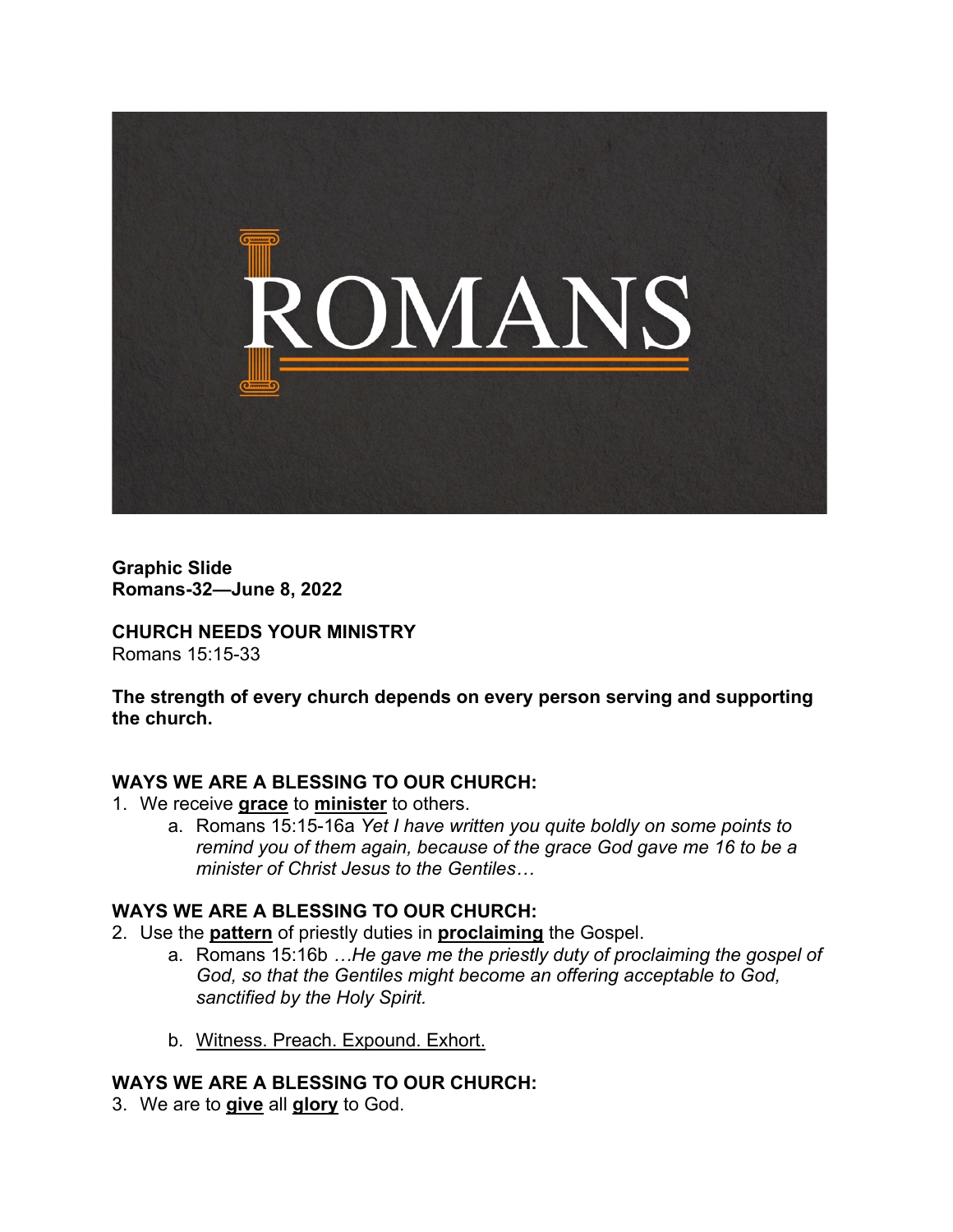- a. Romans 15:17 *Therefore I glory in Christ Jesus in my service to God.*
- b. Any fleshly glory is **temporary**.
- c. It is **all by** His power, not of **ourselves**.

# **WAYS WE ARE A BLESSING TO OUR CHURCH:**

- 4. We **rely** on the Spirit of God to **perform** signs and wonders.
	- a. Romans 15:18-19 *I will not venture to speak of anything except what Christ has accomplished through me in leading the Gentiles to obey God by what I have said and done— 19 by the power of signs and wonders, through the power of the Spirit of God. So from Jerusalem all the way around to Illyricum, I have fully proclaimed the gospel of Christ.*

## **WAYS WE ARE A BLESSING TO OUR CHURCH:**

- 5. We are to follow God's **leading** to **share** the Gospel.
	- a. Romans 15:20-22 *It has always been my ambition to preach the gospel where Christ was not known, so that I would not be building on someone else's foundation. 21 Rather, as it is written: "Those who were not told about him will see, and those who have not heard will understand." 22 This is why I have often been hindered from coming to you.*

## **WAYS WE ARE A BLESSING TO OUR CHURCH:**

- 6. We are to **share** our **blessings**.
	- a. Romans 15:23-29 *But now that there is no more place for me to work in these regions, and since I have been longing for many years to visit you, 24 I plan to do so when I go to Spain. I hope to see you while passing through and to have you assist me on my journey there, after I have enjoyed your company for a while. 25 Now, however, I am on my way to Jerusalem in the service of the Lord's people there. 26 For Macedonia and Achaia were pleased to make a contribution for the poor among the Lord's people in Jerusalem. 27 They were pleased to do it, and indeed they owe it to them. For if the Gentiles have shared in the Jews' spiritual blessings, they owe it to the Jews to share with them their material blessings. 28 So after I have completed this task and have made sure that they have received this contribution, I will go to Spain and visit you on the way. 29 I know that when I come to you, I will come in the full measure of the blessing of Christ.*
	- b. Giving is a **service** to God's **ministry**.
	- c. Giving is a **privilege** and a **responsibility**.
	- d. Luke 6:38 *Give, and it will be given to you. A good measure, pressed down, shaken together and running over, will be poured into your lap. For with the measure you use, it will be measured to you."*